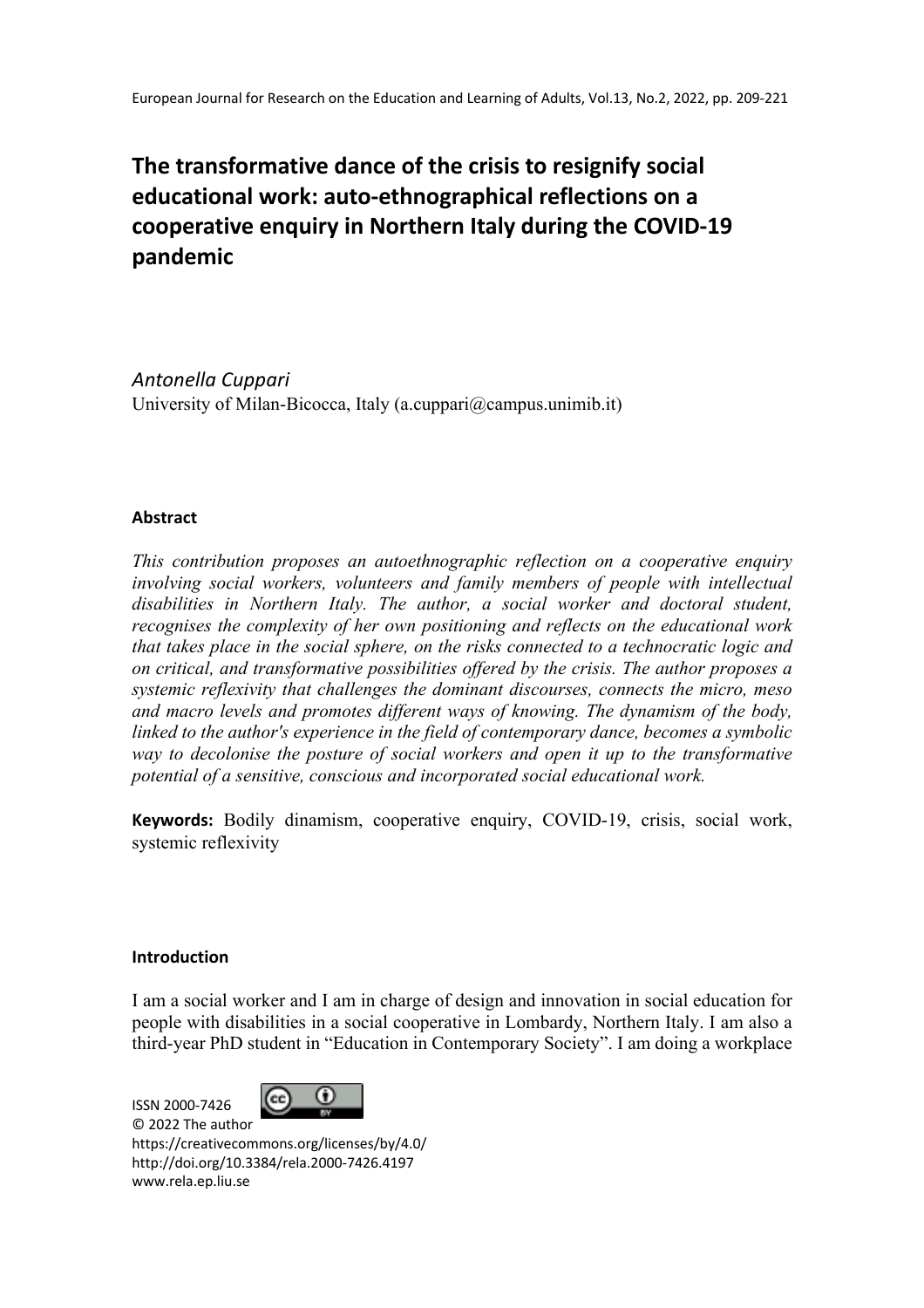doctorate that is based on an agreement between my company and the university starting from a need or problem arising from the field.

In this contribution, I will present an autoethnographic reflection (Adams et al., 2015) on the educational work that takes place in the social sector. To do so, I will refer to a cooperative enquiry (Heron, 1996) that involved myself and a group of social workers, volunteers and family members of adults with disabilities in the area where I work.

First, I will contextualise my contribution, rooting it in my personal and professional experience and I will then try to build a connection between the meso and macro levels of social educational work. Next, I will explore the concept of crisis as conceived by complexity theories (Morin, 2016; Alhadeff-Jones, 2021) and I will investigate its critical and transformative potentials, starting from the cooperative enquiry carried out during the months of the pandemic crisis. The narrative material I interacted with, my field notes, and excerpts from my research journal, become objects of autoethnographic reflection and suggest a further way of interpreting the data based on corporeal and aesthetic sensitivity. The bodily dynamism connected to my experience in contemporary dance is proposed as a possible transformative metaphor for the professional posture of the social educator.

# **Beyond the usual choreographies in social educational work**

We were very concerned about the situation. We were the largest social cooperative in the area, with over thirty-three years of experience. Yet, we felt several alarm bells were ringing. Local public authorities and families were asking for more. (...) It was as if the wind was changing. Some parents of young people with intellectual disabilities, recently released from school, did not want to enrol their child in standard socio-educational centre. Others were critical of activities that did not take into account the age of their children. Others were concerned about their children losing the learning they had acquired at school. (...) We felt we were being pulledin many directions, but internally it is as if the mechanism capable of setting in motion a real transformation has not yet been triggered.

This narrative extract is a recollection from my research journal. In it, I explore the feelings that had led my decision to start the PhD. It does not claim to "outline a context". On the contrary, I intend to try to contextualise the educational work that operates in the social sphere, attempting to con-textualise levels and meanings from a specific observational perspective, my own (Von Foester, 1982).

Without the identification of a context nothing can be understood; however, there is a dimension of power and risk in any contextualisation (Formenti, 2018). Indeed, the art of contextualising always carries the question: "What happens if I change my posture or something unexpected happens?" (ibid.). In the above extract I refer to 'alarm bells': they can be seen as 'a difference that makes a difference' (Bateson, 1979) in the relationship between me, services, families and local public authorities. These differences seem to bring a new rhythm to the complex web of relationships. What does not yet seem to emerge is meaning.

Let me take a step back. I started working in social cooperatives in 2006, after obtaining my degree in Clinical and Community Psychology. Following my graduation, I realised that the clinic was not my path and instead I was interested in community social work. I started off as an educator in services for people with disabilities managed by the social cooperative where I currently work.I delved into the history of Italian social cooperatives that, in the 1980s, succeeded in creating innovative social services starting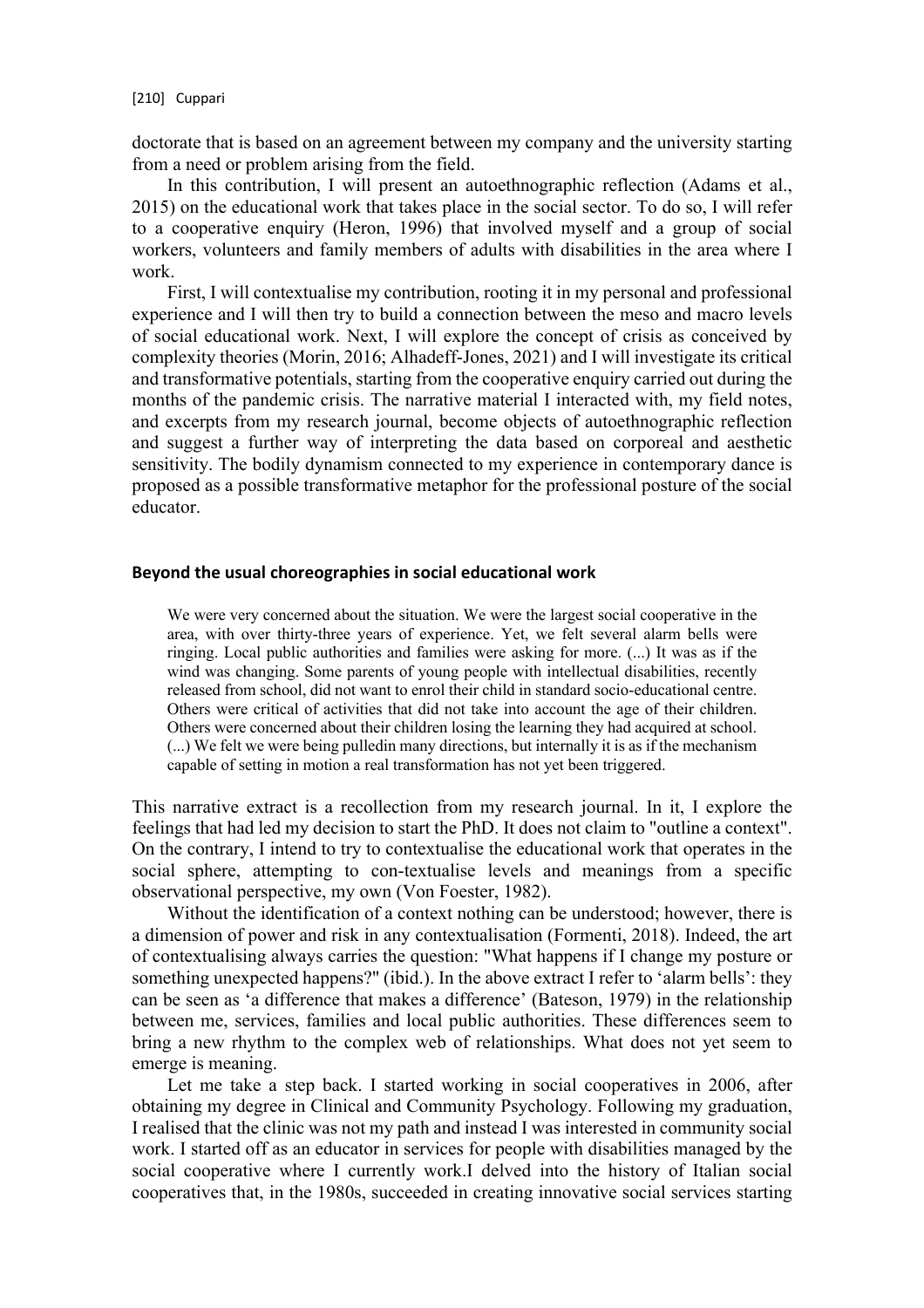from the needs and goals of the territories that had generated them (Berzacola & Galante, 2014). Over time, the services have become the subject of national and regional laws and social cooperatives have made considerable efforts to adapt to the demands of these regulations (ibid.).

In services for adults with disabilities, there has been a progressive classification and standardization of the needs of people with disabilities followed by the definition of specific professional services. The segmentation of interventions and the bureaucratisation of practices have led to little consideration being given to the life history of people, their developmental trajectories, their wishes and aspirations. Moreover, the professionals' continuous training has mainly focused on the acquisition of observational and operational tools based on a technical-instrumental rationality that has flattened the educational work, reducing its ability to read complexity.

This growing bureaucratisation of social educational practices has affected not only the Italian context but also the international one. It has led services to place excessive emphasis on instrumental responsibility. This has generated approaches that have sought to validate the wisdom of practice (Fook, 1999; Parton & O'Byrne, 2000) but has also highlighted potential risks of oppression (Freire, 1972; D'Cruz et al., 2007). All this has confirmed and increased the gap between professionals, holders of technical knowledge, and users, who are increasingly deprived of speech and power to address the important issues in their lives.

The reductive and technocratic vision of social educational work risks tightening the game between the parties and confirming the power relations present in society (Foucault, 1975). Using the narrative extract above, the 'alarm bells' are as if they have interrupted the usual relational choreographies to introduce unexpected variations. I trace back these choreographies to what Mezirow (1991) calls 'habitual patterns of action'. However, I feel the metaphor of choreography is closer to a systemic view of social educational action. Indeed, choreography presupposes someone who imagines, improvises and composes sequences of movements, alone or with others; it presupposes dancers who embody and interpret, each in their own way, the choreography; it presupposes a scenic space that is never neutral and that constrains and offers possibilities for movement; it presupposes a whole, a 'scenic body' that emerges from the previous elements. Finally, the choreography always takes on new meanings in the relationship with the significant gaze of each spectator.

Transferring the metaphor to my professional field, the educational action that is contextualised in the social sphere is a complex dance of interacting parts (Bateson, 1979). The usual choreographies of social educational action often bring with them premises that aim to make the unexpected familiar. From this perspective, disability can be seen as an unexpected personal experience which makes the person experiencing it socially unexpected. The process of progressive bureaucratisation and standardisation of practices, and its attempt to make the unexpected familiar, tightens up the dance between the parties in rigid choreographic schemes which colonise the imagination (Latouche, 2003) and reduces the image of the other to stereotyped codes and canons which are reinforced over time and hinder a lively listening and reciprocal recognition (Honneth. 1996).

The alarm bells and the sensation of 'feeling pulled in all directions' that I refer to in my research journal is as if the usual choreographies had been thrown into crisis and their rhythm interrupted.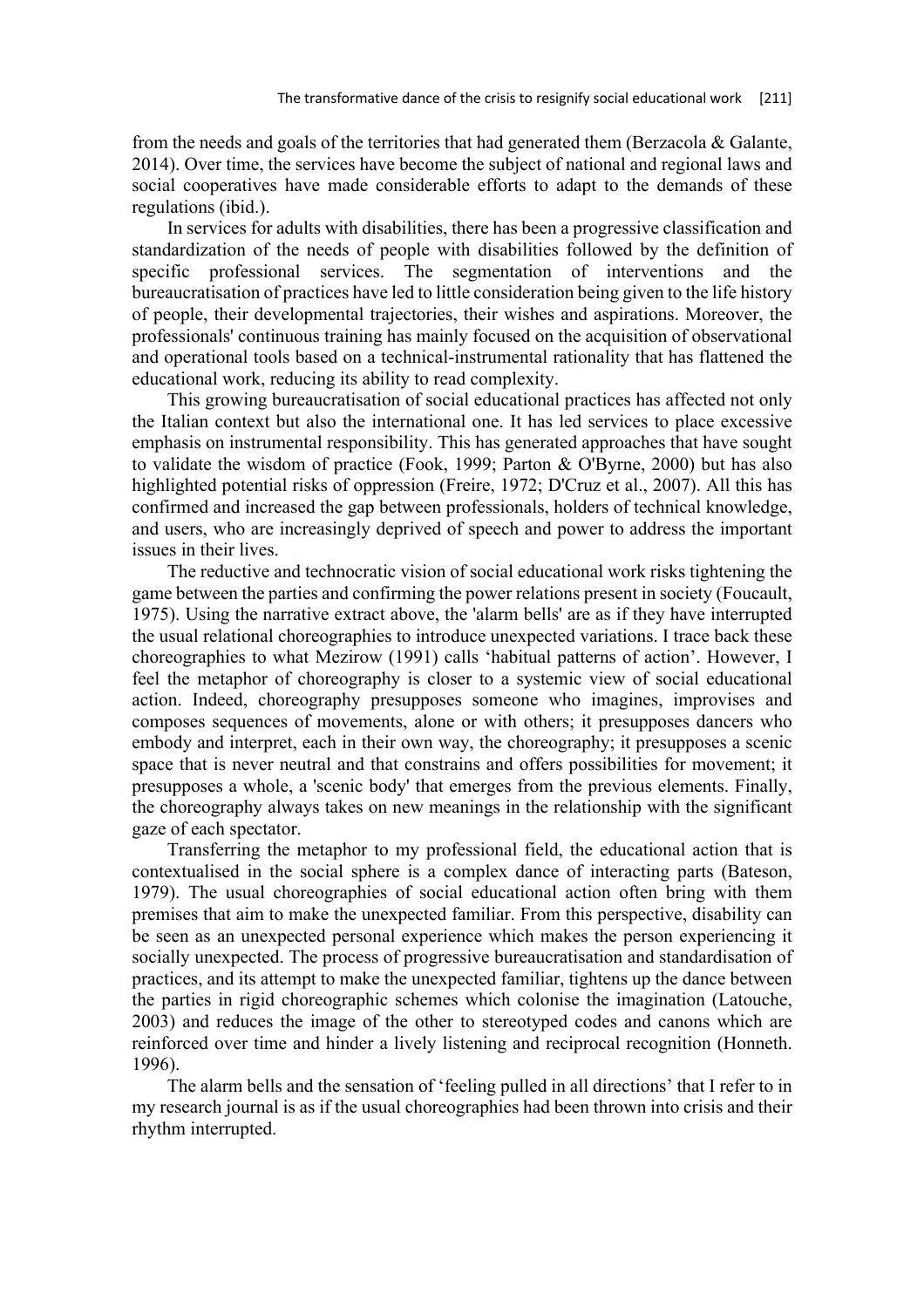#### **Exploring evolutionary and transformative ways in the crisis**

After many years, I am back at university, but I am profoundly different now. Today I have fifteen years of work experience, I am married and a mother of two. I wonder how this affects my work. I feel the responsibility of my position and the need to find a connection between the demands and expectations of my working environment and those of the scientific community. In between there is me as. a learner, my enthusiasm, my concerns. It is not easy to find the right balance and I feel entangled. There are personal aspirations, my desire to be useful to my colleagues, families and the people with disabilities who I interact with every day. And then, the fear of not having enough time to dedicate to the PhD, the guilt for the time I take away from my family.

In this narrative excerpt, I find the feeling of 'being pulled in several directions'. This is compounded by a sense of entanglement, where multiple elements of my personal and professional life overlap, throwing the very rhythm of the research into crisis.

The crisis ran through the whole research process. It affected my personal experience, as a worker-student, wife and mother of two, my work context; it manifested with the 'alarm bells' from families and local public bodies, and then also the wider global context, with the arrival of the COVID19 pandemic. According to Morin (2016):

there is no sector or problem that is not beset by the idea of crisis: capitalism, society, couples, the family, values, youth, science, law, civilisation, humanity... But this concept, as it has become more generalised, has been emptied of meaning. Originally, 'krisis' means decision: it is the decisive moment in the evolution of an uncertain process that allows a diagnosis to be made. Today crisis means indecision. It is the moment in which, together with a perturbation, uncertainties arise. (ibid., p. 21, translation mine)

The Greek root 'krinein' unites the word 'critic' and the word 'crisis'. Originally, crisis meant 'to order, to separate' and also 'to classify, to arrange, to organise, to decide and to judge' (Alhadeff-Jones, 2010, p. 480). At some point, crisis lost its decision-making quality that led from uncertainty to certainty. Similarly, the concept of 'critical' no longer coincided only with the capacity for judgement and discernment. In social educational work, for example, we often speak of 'critical incidents', as events that interrupt the predictability of habitual actions that had worked until then. Critical incidents are thus events that put one in crisis, but also occasions for reflection, where they allow one to return to the breaking point and understand what did not work.

The crisis can be seen as an event, where one focuses, in retrospect, on the factors that generated it, or as a process, where it is recognised as a product of cumulative tensions and dysfunctions (Roux-Dufort, 2000; Morin, 2016; Alhadeff-Jones, 2021). Its outcome is not necessarily evolutionary: it can be reabsorbed into a return to the status quo. However, the crisis also brings with it the characteristics of evolution. Alhadeff-Jones (2021) considers crisis as a transitional experience in which there are flows that need to be represented, understood, anticipated, contained and accompanied.

Starting from the recognition of the transformative potential of the crisis, I wondered which ways of crossing it would allow the negative features of complexity, given by disorder and uncertainty, to dance with the positive ones, given by the common texture in which the one and the multiple, the universal and the singular, order, disorder and organisation are bound together (Morin, 2017). 'The best way out is always through', goes the line of a poem by Robert Frost (Frost & Lathem, 1969).

I chose to use a cooperative enquiry methodology (Heron, 1996) as a way to connect both sides of complexity and to promote an holistic knowledge in my workplace. Cooperative enquiry is a type of Action Resarch that goes beyond data collection and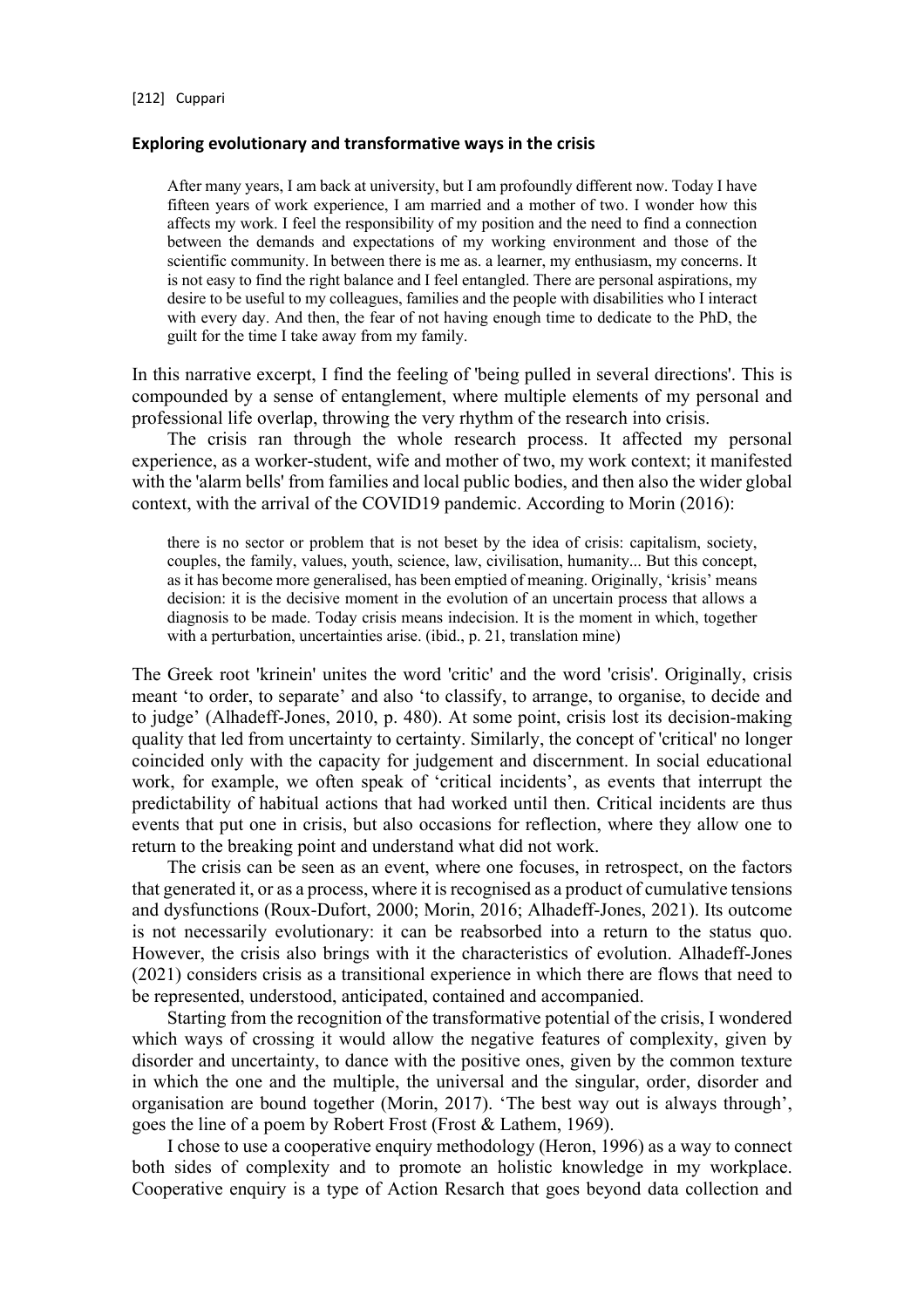analysis and that is used to sustain change in social action, 'with and for people, rather than on people' (Reason, 1988, p. 1), Heron and Reason (2001) wrote:

In co-operative enquiry  $(...)$ , all those involved work together as co-researchers and as cosubjects. Everyone is involved in the design and management of the inquiry; everyone gets into the experience and action that is being explored; everyone is involved in making sense and drawing conclusions. (…) All the active subjects are fully involved as co-researchers in all resarch decisions – about both content and method – taken in the reflection phases. (ibid., p. 180)

The research process followed an emergent and, at the same time, deliberated design. The arrival of the pandemic in Italy, a few months after the beginning of my doctoral studies, generated an interruption of the ordinary activities of the services in my territory, a sense of disorientation in social workers, volunteers, people with disabilities and their families, improvisational actions in the constraints and possibilities offered by the situation and a reorganisation of social educational actions in new and unusual ways (Cuppari, 2021a).

The prolongation of the pandemic emergency over the months made me and my colleagues aware of the need to find ways to inhabit uncertainty but also to reflect in systemic way (Jude, 2018; Formenti & Rigamonti, 2020) on the premises underlying the usual choreographies that, until then, had characterised the social educational work of the services. What differences and choreographic variations were brought about by the crisis? Which variations could have become evolutionary and transformative ways of professional postures and choreographies linked to the social educational work of these services?

In this contribution I will try to explore possible ways of answering these questions. To this end, I have selected and related the narrative, autoethnographic and ethnographic material collected during four different research-training courses carried out in the territory in which I work together with social workers (Cuppari, 2021b), coordinators (Cuppari, 2021c; Cuppari, 2022a), volunteers and family members of people with intellectual disabilities attending social educational centres or involved in independent living projects (Cuppari, 2022b). Some participants took part in more than one researchtraining course, others only in one. The courses were carried out between October 2020 and July 2021.

For these paths, we followed a method called 'spiral of knowledge' (Formenti, 2017); it is based on complex, layered, shared knowledge and a recursive proceeding of stages: authentic experience, aesthetic representation, intelligent understanding and deliberate action (ibid.). Authentic experience is based on embodied sensoriality. Aesthetic representation contextualises learning against the changing scenery of metaphorical and abductive thinking (Formenti, 2018). Intelligent understanding composes a satisfying and shared theory from the emergence of a Collective Mind that conceptualises and composes information and definitions. Finally, deliberate action is an educational, social and political action that creates new contexts and is guided by the principle of enaction (ibid.).

In all of these pathways, the use of cooperative enquiry methodology enabled participants to become communities of research (Heron & Reason 2001) and practice (Wenger, 1998). The sharing and co-construction of a participatory pact constituted an important moment of negotiation of meanings around expectations, questions and research objectives. The validity of the research was guaranteed by the recursive proceeding of reflection and action and the process continued until saturation, as established by the participants/co-researchers. For the analysis of narratives collected during the meetings, I referred to the dialogical approach proposed by Merrill & West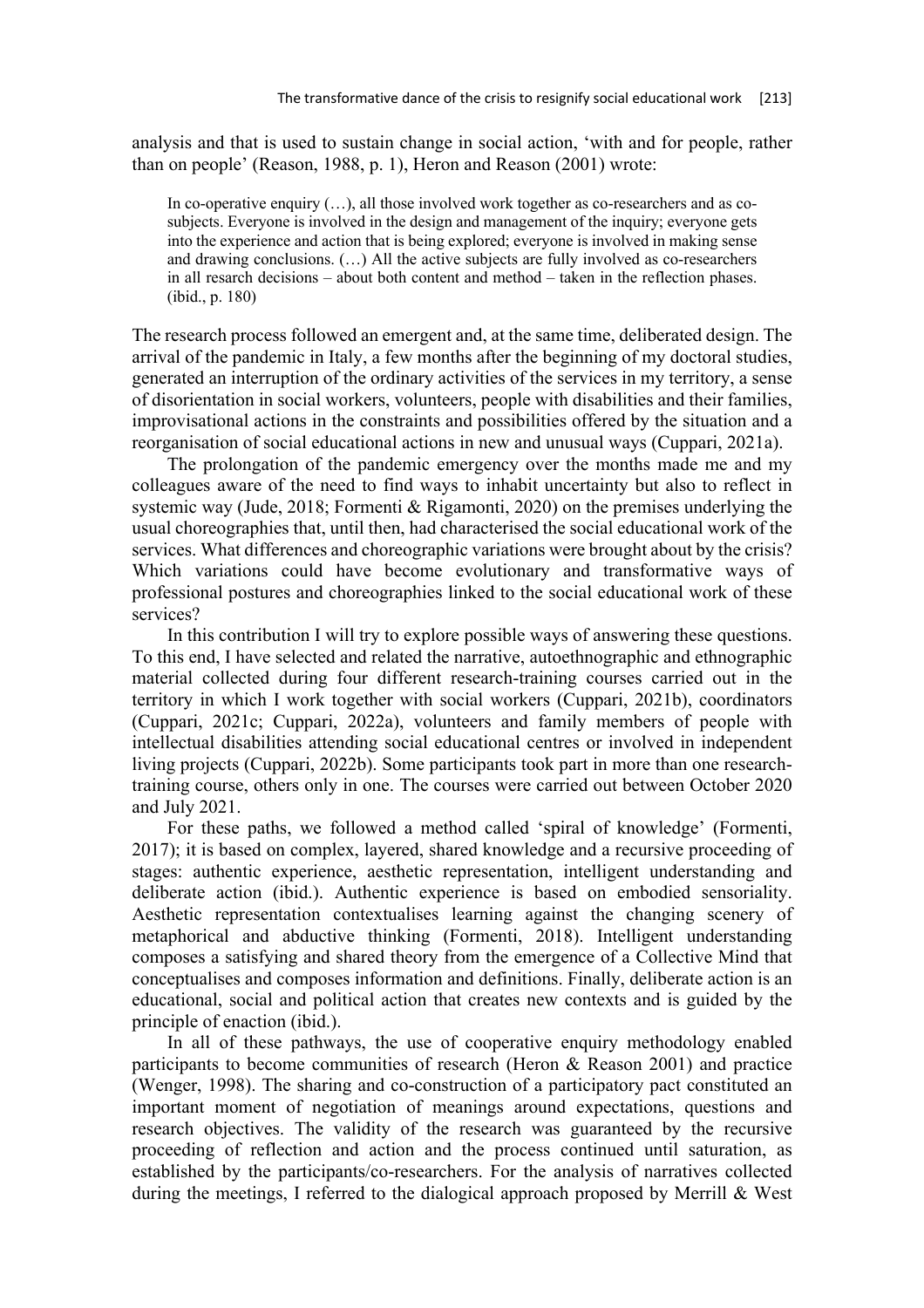(2009). In it, subjects are encouraged to think of themselves as active participants in interpreting and making sense of narratives, as partners in a learning relationship.

My complex positioning in the field, as researcher but also social worker, necessitated rigorous attention to the taken-for-granted assumptions present in me and in the cultural community of social workers that I was a part of (Adams et al., 2015). For this reason, I also described and analysed my personal experiences with the purpose of understanding cultural experiences of social workers. I journaled and recorded my insights and experiences during the research process and I documented my thoughts, feelings and questions. During the research-training meetings, I wrote field notes and memos and I used them to promote a process of meta-thinking (Crittenden & Woodside, 2007). It allowed me to develop awareness of my prejudices and to be open to data that opposed my preconceived ideas (McGhee, Marland, Atkinson, 2007).

The following reflection attempts to look again at the set of research-training paths carried out and to tune in to them through a sensitive and aesthetic way that has drawn on my experience in contemporary dance. From this operation words have emerged that belong to the bodily dynamism of choreographic research and composition and that I believe can enrich the lexicon we usually use to describe social educational action.

# **Dancing the crisis to resignify social educational work**

My relationship with dance has been discontinuous and has changed a lot over the years, accompanying me through the different phases of my life: ballet in childhood, modern dance in adolescence, and then contemporary dance and dance theatre in adulthood. Today, dancing is for me not only a way of expression and personal communication, but also an artistic and performance outlet: for ten years I have been part of a contemporary dance group that has produced several choreographic productions.

According to Bateson (1991) every living being embodies its own constitutive metaphor, 'our own metaphor', which is the metaphor that we are and that is one with what we know. This metaphor is indispensable for us to live, it gives meaning to what happens, to interactions with others and with the context (Formenti, 2017). Through this shift in context, thought constructs itself, creating connections that show similarities but do not eliminate differences.

While the metaphor of dance and my experience in choreographic research and composition have provided a way to explore the transformative potential of crisis in the context of social educational work, I am also aware of how each metaphor simultaneously illuminates and obscures. Metaphors, in fact, are always partial: they offer a linguistic space that can be inhabited through creativity, which highlights certain aspects without exhausting them in an explanation (Bella et al., 2014).

Starting from the re-reading of the material relating to the four training research paths, I tried to come into sensitive contact with the data collected: I took notes of my feelings, opening my imagination also to autobiographical memories and building connections between my personal and professional experiences and those shared by the participants. Our ability to listen is modulated by the openness of our senses to the world (Le Breton, 2006). In some moments I also allowed my body to move. Allowing the body to act teaches one to move from one area (cognitive, affective, symbolic) to another, forcing one to see oneself more globally from several points of view (Gamelli, 2011).

The result of this sensitive approach to research data has allowed me to bring attention to three possible strategies of crossing and transforming social educational work starting from the experience of the crisis. These strategies can be traced back to some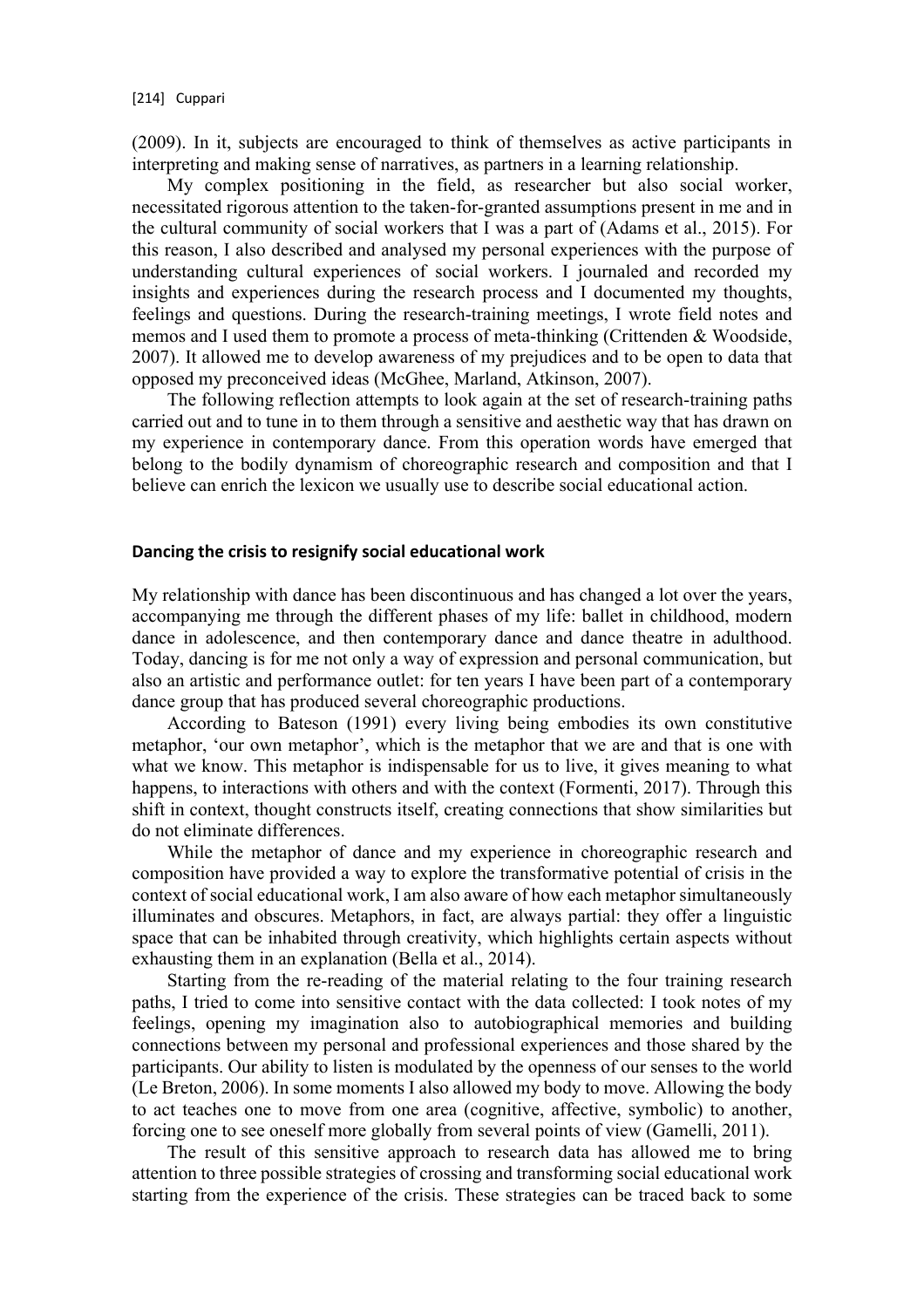techniques and awarenesses that are widely used in the field of research and choreographic composition in contemporary dance.

# **Micro level: falling to feel the 'weight' of one's vulnerability**

How do you do it? What is the horizon now that the tsunami has hit us? How can we create a new way of thinking about welfare and social educational work? How can we do it if certain paradigms have collapsed but a new culture is not ready?

I still remember these questions uttered by a manager of my cooperative during the first exploratory enquiry (Cuppari, 2021a). Even now, they take the form of real disorienting dilemmas (Mezirow, 1991); a 'tsunami' that destroys everything. When everything collapses, there is only one dominant direction: the fall. This transience affected not only the organisational level of services but also the professional posture, as expressed by this coordinator:

Each of us had to deal with the fear of contagion. (...) We saw how much we were like them in this situation. The role of the educator went beyond the usual tasks. There was a closeness given not by the role but by all being in an emergency situation.

The verticality of the role therefore had to give way, at least temporarily, to a horizontality brought about by the emergency and shared by operators, volunteers and families.As the crisis continued over the months it accentuated the feeling of precariousness, in addition to the fatigue of being in an uncomfortable position, in constant dialogue with the developing situation. Another coordinator says:

This emergency forces us to see things from other points of view, we need to reinvent ourselves. (...) I feel a bit drained (...) and tired. So sometimes I say to myself: 'I will go with the flow'.

The postural geometry imposed by the crisis has not allowed social workers to place themselves on the axis of verticality, but rather according to multiple contextual, contingent, intermittent and sometimes even random directions (Cavarero, 2013). The idea of a subject who supports himself, and denies his own vulnerability and condition of dependence, is counterproductive (Butler, 2004).

The first transformative way I see in the crisis is the possibility of a professional posture that renounces the fixity and verticality of the role and becomes aware of its own transience and weight. Below is a narrative excerpt from my own bodily exploration of this theme:

I am lying on the floor and my attention goes to the points of contact with the ground. The solids, the voids. The ground supports me. I feel the breath, its undertow. I feel the fluids of the body. I am still, yet I am in full movement. I feel like a body in free fall, saved by this hand that holds me, the floor, that invites me to dance. I turn my head to the right and my knees fall to the left. (...) I hang, I sway, I dance on the edge of gravity. The dance continues on my side, my hands become levers to carry me to my seat. The head is heavy. I can choose to leave weight or add tension. Rolling, sliding, jumping, falling to the ground take place. Everything is connected: I touch and am touched by the ground, I move a shoulder and the pelvis responds. I am one, I am multiple. I am in continuous transformation.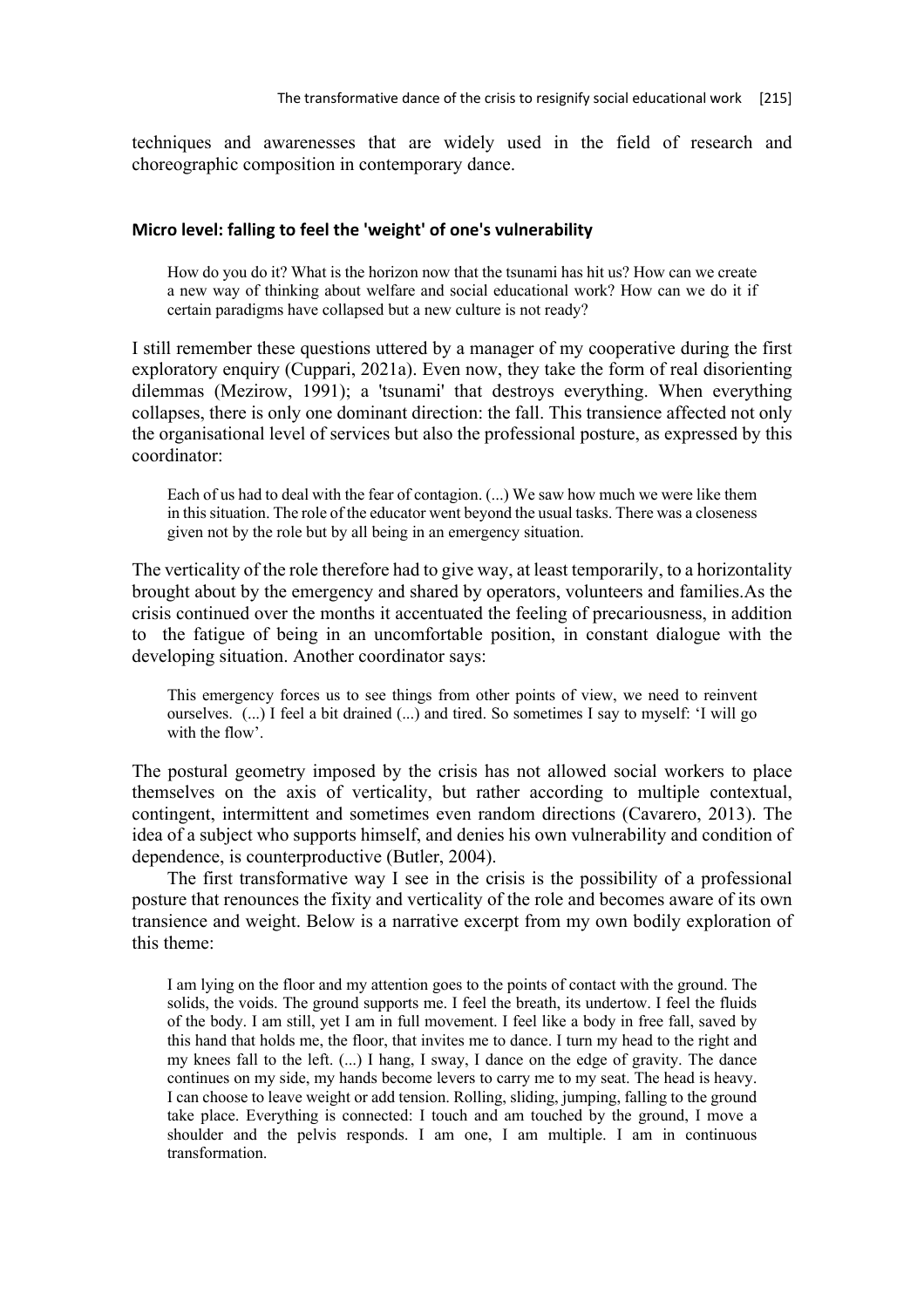Leaving a habitual posture can be a challenging transition, as the quote from the last coordinator reminds us. However, being aware of one's caducity also allows one to explore professional postures that are more flexible and able to correspond (Ingold, 2015) to the context. It is a temporary and provisional renunciation of the vertical plane that allows one to change direction, wait and recover energy. This awareness is a critique of that form of problem solving which renounces to stay in the uncertainty and is often present in social educational work.

Verticality evokes an idea of autonomy, like the toddler who stands up and starts walking. The autonomy of the toddler who takes his first steps is, however, an autonomy that is aware of the risk of falling. Within a reductive and technocratic vision of social educational work, the professional often considers himself or is considered an expert, who knows everything. Yet, even the professional exists in relation to someone he takes care of and who relies on him and his competence. How can there be an educator without an educand? Verticality, then, is not a posture that manifests itself in vacuum: it is possible starting from a relationship between the force of gravity, which invites us to fall, and our resistance to it, through the thrust of our feet.

Falling can be an accidental event, as in the case of a pandemic that disrupts the usual organisation of socio-educational centres, but it can also be an exercise to be pursued. In the training of the contemporary dancer much time is spent in exploring the infinite ways of falling and reaching the vertical plane. In social educational work this can translate into a shift from mastery in understanding others to a politically bold personal responsibility and cultural humility (Fisher-Borne et al., 2015). Recognising one's own transience is thus the first step in embodying a more conscious and dynamic verticality, constantly in relationship, first and foremost, with the ground that sustains us.

#### **Meso level: disequilibrating power relations through dissonance and displacement**

That is it for now. I take up some of the participants' reflections and read out a quote from a scholar. It talks about addiction and disability as universal conditions that can arrive unpredictably in people's lives and should therefore be seen as part of a "common welfare". I had thought of this closing sentence as a passage that could help practitioners, volunteers and family members to find common ground despite their different perspectives. It seemed to me a good way to close the meeting. After the reading we started to say goodbye. X, Y's sister (a person with a complex disability), intervened and exclaimed: "This is utopia, you know that, don't you? In the evening when the door of our house closes, we are alone as families. I will still continue to be at these meetings but that is what I think". I remain speechless. We are all tired and it's late.  $(...)$  Over the last few days I've been thinking a lot about X's words and the sense of loneliness her words evoked in me. A discordant note compared to the premises that have led me to choose that quotation.

This excerpt is taken from my research journal and refers to a research-training meeting with social workers, volunteers and family members of people with intellectual disabilities involved in independent living projects. In it I recount the final moment of that meeting, the reaction of a participant, the sister of a person with complex disabilities, and what followed. If, on the one hand, I perceived the sentence said by the participant in the context of that meeting as discordant, on the other hand also the quote I had chosen was "discordant and distant from the woman's experience.

The choice to read that quote was based on a tautological premise of mine. A tautology, for Bateson (1979) consists of a body of propositions strung together in such a way that the links between the propositions are necessarily valid. In social educational work the presence of a significant tautological component is a real risk. The categorisation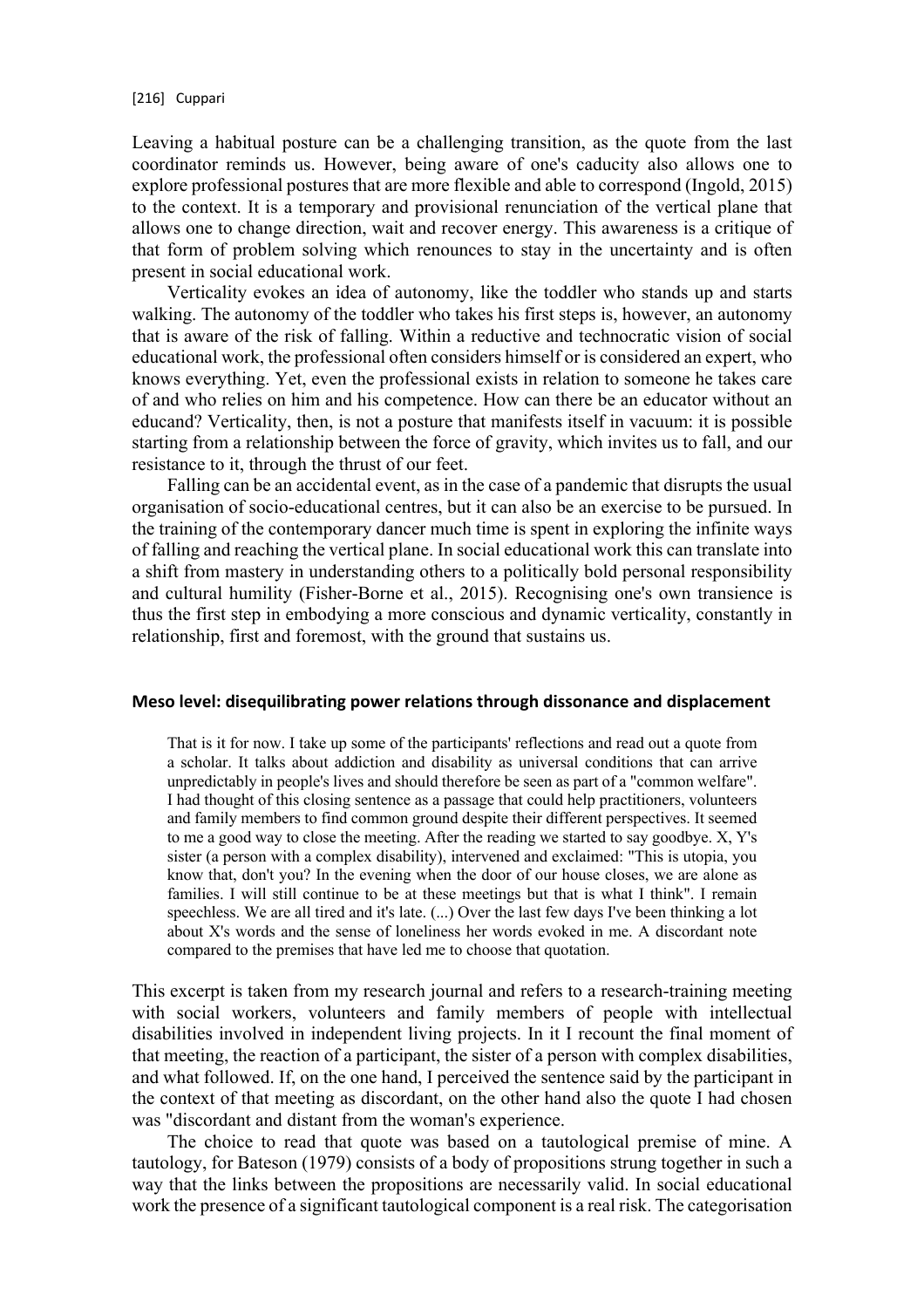of social needs and people creates a chain of logical prepositions that often end up as taken for granted 'perspectives of meaning' (Mezirow, 1991). In the specifics of this story, the choice to read that quote was based on the assumption that considering disability as a common good would make everyone feel more united. However, the participant's reaction immediately took me outside the framework of my assumptions, leaving me 'speechless'.

Here is a second example, taken from a research-training course aimed at volunteers of associations offering sports and leisure activities to people with intellectual disabilities:

Three days ago I held a research-training meeting with volunteers from disability associations in my area. I had planned it carefully and was interested in hearing their views on the year of crisis that had just passed. I am a little ashamed to say it now, but I was surprised when I "discovered" that among the thirty-three volunteers present were several family members of people with disabilities. (...) I was taken aback because in my mind the volunteer and the family member were two different things.

In this case I report a feeling of displacement that made me feel 'out of place'. However, displacement can open up new possible worlds. How can my way of being in the relationship change when I become aware of the limits that I use to frame the world? How can my relationship with that volunteer change now that I know he/she is also a parent of a person with disabilities? Dislocations and dissonance can be seen as movements of discomfort that force one out of one's "comfort zone" and can be ways of decentralisation and imbalance.

Disequilibrating power relations is also a goal underlying a problematising and dialogic education (Freire, 1972). This implies abandoning the limiting view provided by social categorisations to recognise the intersectionality aspects that make up people's multiple identities (Davis, 2008). Bateson (1972) speaks of 'bisociation' to refer to that conversation between two incompatible habitual patterns of action that make up a meaningful unit. Bateson (1979) writes:

We commonly speak as though a single 'thing' could 'have' some characteristic. A stone, we say, is 'hard', 'small', 'heavy', 'yellow', 'dense', 'fragile', 'hot', 'moving', 'stationary', 'visible', 'edible', 'inedible', and so on. That is how our language is made: 'The stone is hard.' and so on. And that way of talking is good enough for the marketplace  $(\dots)$ . But this way of talking is not good enough in science or epistemology. To think straight, it is advisable to expect all qualities and attributes, adjectives, and so on to refer to at least two sets of interactions in time (ibid., pp. 60-61)

Social categories are stable forms of knowledge which, however, can lead to social mechanisms of exclusion. Moreover, they tighten relations between people and their social roles. On the contrary, the decentering caused by a displacement or a dissonance induces one to be lightly flexible and open to the exploration of new meanings.

In contemporary dance, disequilibrium is not only a way of falling but also an exercise in dynamic, ecological, relational balance. There are partnering exercises in which the couple of dancers look for a way out of their own body axis in order to find a dynamic balance: a third axis of balance given, precisely, by the relationship. This requires continuous reciprocal listening and the ability to know how to constantly dose one's own thrust and strength.

In the social educational work, together with the awareness of one's own constitutive, cognitive and operative vulnerability, disorientations and off-key notes can become useful ways to search for forms of dynamic equilibrium in which the power to build theories and actions around social problems is shared.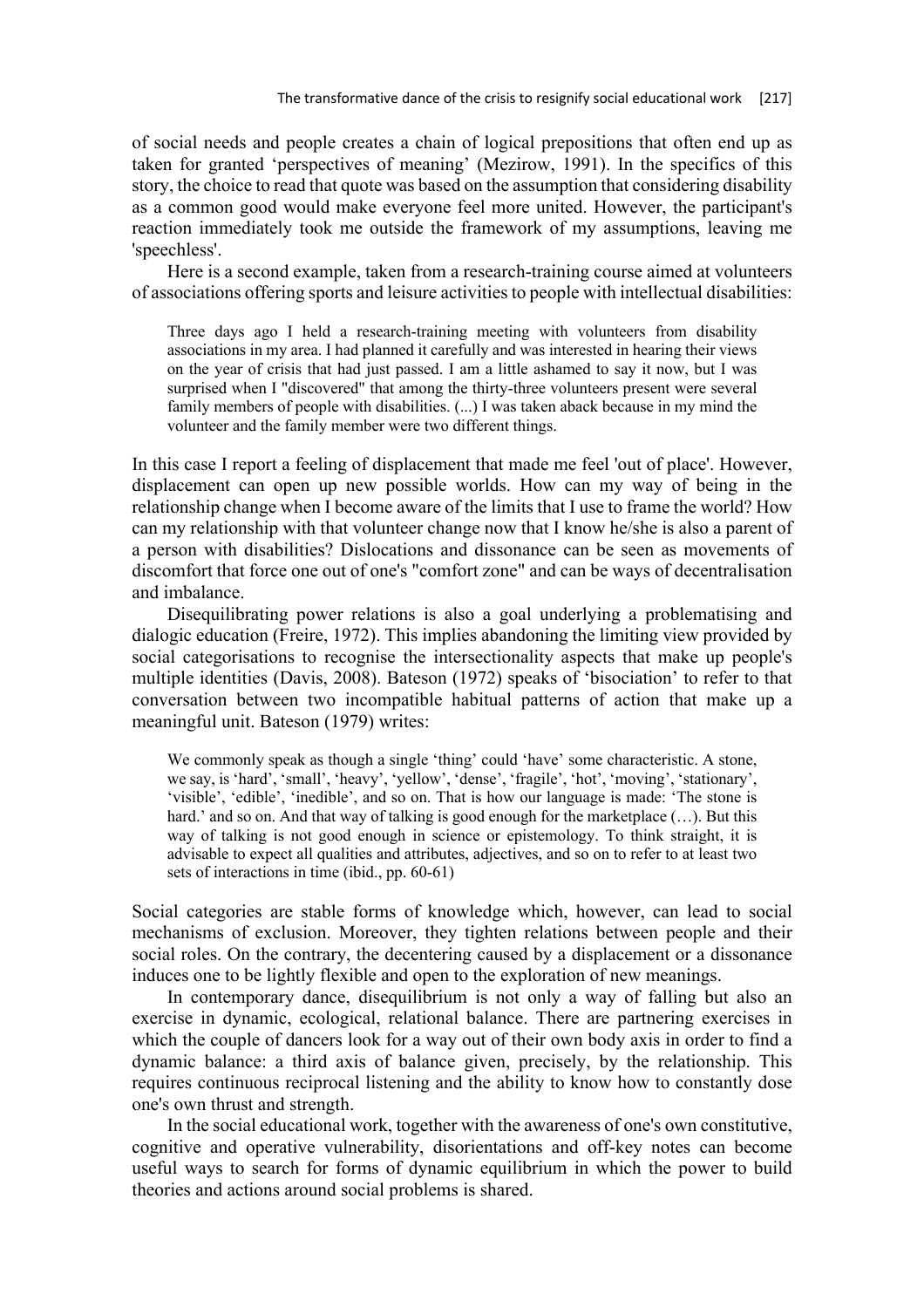## **Macro level: composition process as a method of social educational design**

It is as if the pandemic has given a boost to the process of de-institutionalisation from the service which we have been working on for some time. Our centre functioned as a centripetal force, as if it had to be the container for everything. Now the service as a physical structure is closed. And so everything is starting again from the beginning, from the home and the family. What I am experiencing with operators, users and families is a return to observing what can be known, discovered and re-evaluated about the person with disabilities in their own home.

Through these words, a coordinator reflects on how the constraints created by the crisis encouraged an agency (Bandura, 1997) that could produce unprecedented realities. Faced with the impasse of a solution that could not be found, what was possible was action. 'Try to act so as to increase the number of choices.' is the ethical imperative of Von Foester (2003, p. 295).

In contemporary dance, choreography is the result of an overlapping of different phases that follow each other in a way that is not necessarily linear: improvisation, repetition, composition. In the improvisation phase, the constraints established at the beginning of the practice are important because they delimit the field of action of the dancers. They can be themes or limits in the possible movements. These constraints are functional to open possibilities of movement, to introduce creative novelties in the patterns of action and to open the doors to the imagination of the dancer and choreographer. This allows the emergence of sequences of actions interesting for the choreographic work: pertinent differences (Bateson, 1979) in the undifferentiated magma of improvisational research that are then selected and repeated. This work of repetition serves, in the slang of the contemporary dancer, to "clean" the sequence, to eliminate what is not needed and to add what is missing to make the sequence clear and comprehensible.

When the material collected is sufficient, we move on to the composition phase. Composition encompasses both process and creation (Formenti, 2017). In it, the individual level (the individual dance), the relational level (the collective dance), the conceptual level (the meaning of the whole composition) interconnect and coexist in patterns that connect.

Looking at the research-training paths that have progressively composed my research design, I recognise a process that has had a compositional and linear quality at the same time. The crisis situation gave rise to new educational and social practices in the services examined by my research. The repetition and sharing of these practices within the research-training paths allowed them to be repeated in different contexts. This produced further variations and differences which were then subject to critical and systemic reflection. In the same way, in the research-training oriented to the co-construction of housing autonomy projects, the opening of the process to volunteers and family members allowed deliberate actions to emerge as the result of a dialogue between different perspectives.

I do not therefore intend to propose here a planning method that is antagonistic to the linear one. Rather, I would like to present a new possibility offered by the crisis that allows different ways of planning to coexist in uncertainty. In contemporary dance, these two methods naturally participate in the composition of a choreography, as is clearly shown by the words of Giorgio Rossi (2021), contemporary choreographer of Sosta Palmizi, one of the most recognised contemporary dance companies in Italy: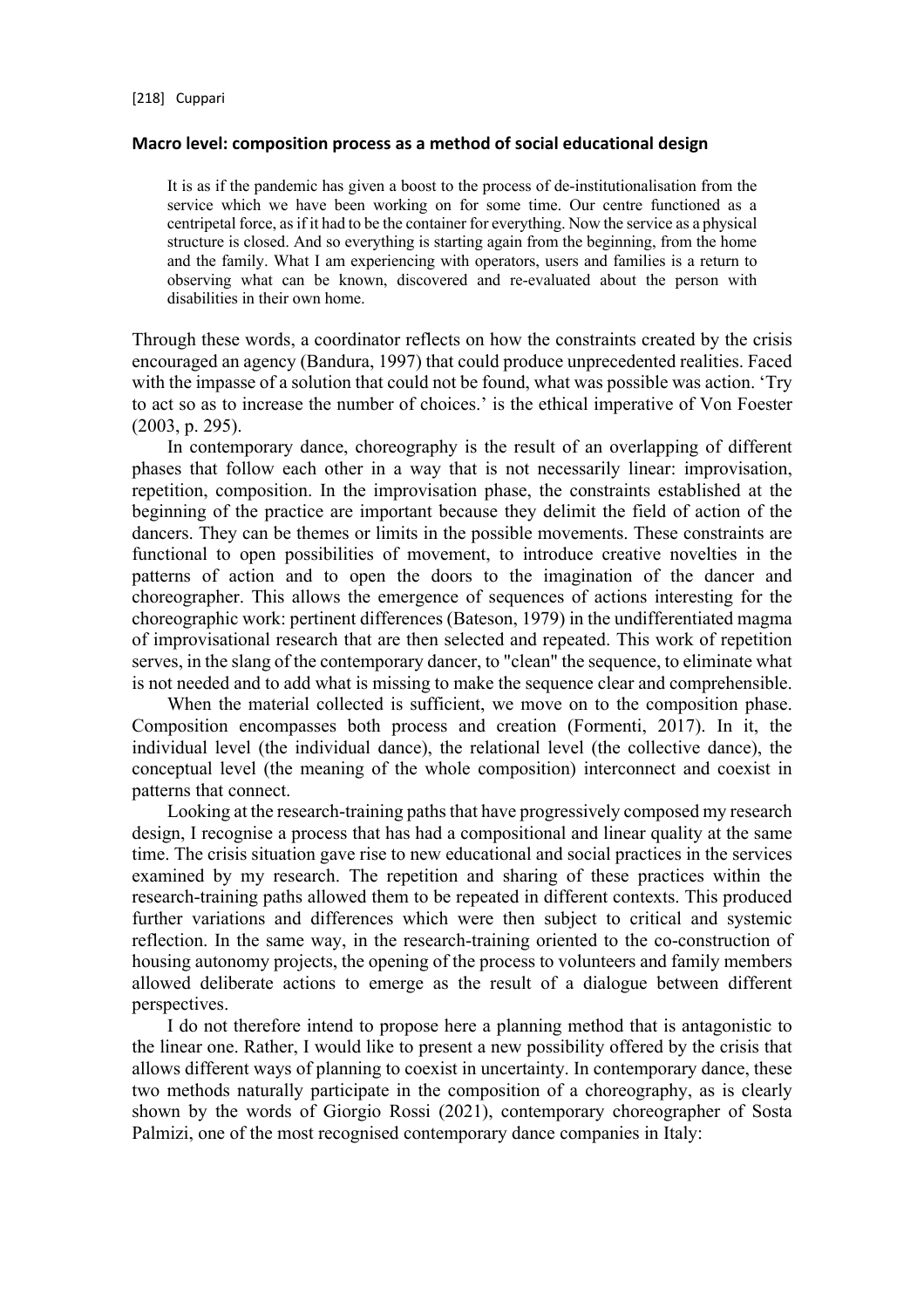When I propose work on the poetic art of movement, I believe in the relationship with one's own sensual and consenting dancing body (always attentive to the senses, to one's own simple falling to the ground, where every movement is based). I feel close to the gardener, who brings an instinctive wisdom and in direct contact with nature, but I do not forget the watchmaker for his rationality and planning. At the end of the day, it is a question of tendencies and not absolutes. The dancer, like the musician, must unite the imaginative side with the mathematical and architectural side in space and time.

The reflections and proposals of the research participants in the research-training courses carried out during the crisis were also collected in a document that became the object of discussions with local public authorities and the Lombardy Region. This contributed to the issuing of a regional law (Regione Lombardia, D.G.R. 5320/2021) which recognises and supports the transformation taking place in the services. It states:

Since February 2020, the services (...) have been organised and coordinated in order to deal with the health emergency in progress, in an attempt to protect service users and guarantee, at the same time, family support interventions. (...) There was a new and unusual way of being close to families and disabled people (...). These methods have enabled the operators to see skills and resources in the families and in the people which were not perceptible in everyday life before the lock-down and to personalise the choice of tools, times and contents. (...) Today, more than ever before, there is an important opportunity to experiment with a new reorganisation of the services on offer, through the creation of pathways and individual projects in response to the diversification of the needs of people with disabilities (...). (ibid., pp. 1-2, my translation)

## **Conclusion**

Foucault (1975) states that the supposed objectivity and neutrality of the human sciences is heavily subordinated to their being techniques of normalisation and control. The pervasiveness of technology in the social and educational professions only increases the gap between professionals and users, reducing and stiffening relational choreographies. Within this scenario it becomes difficult to conceive spaces for transformative social action.

The crisis understood as a potentially evolutionary process (Morin, 2016; Alhadeff-Jones, 2021) and the possibility of setting up spaces of thinkability in uncertainty have put in the field investigated a process of systemic reflexivity (Jude, 2018; Formenti & Rigamonti, 2020) that involved the micro level (the individual participants involved in the research-training paths), the meso level (the relationships between the participants) and the macro level (the laws).

Re-reading the research material a few months after the end of the fieldwork, being questioned and moved by it again, allowed me to connect with the data in a more sensitive way. I recognise how my identity, life, beliefs, feelings and relationships have influenced my approach to the research and the conclusions I have reached (Adams et al., 2015).

However, I believe that the recovery of an embodied and sensitive dimension of social educational work can be a powerful antidote against the colonisation of the imaginary (Latouche, 2003) and the excessive technicalisation and bureaucratisation of practices. The acceptance and exercise of one's own transience, the awareness of one's own weight in the relationship, the search for dynamic balances that are continually negotiated with the context, and the exploration of design methods that flank linearity with compositional design paths, can constitute paths capable of moving social educational action towards transformative horizons, on a micro, meso and macro level.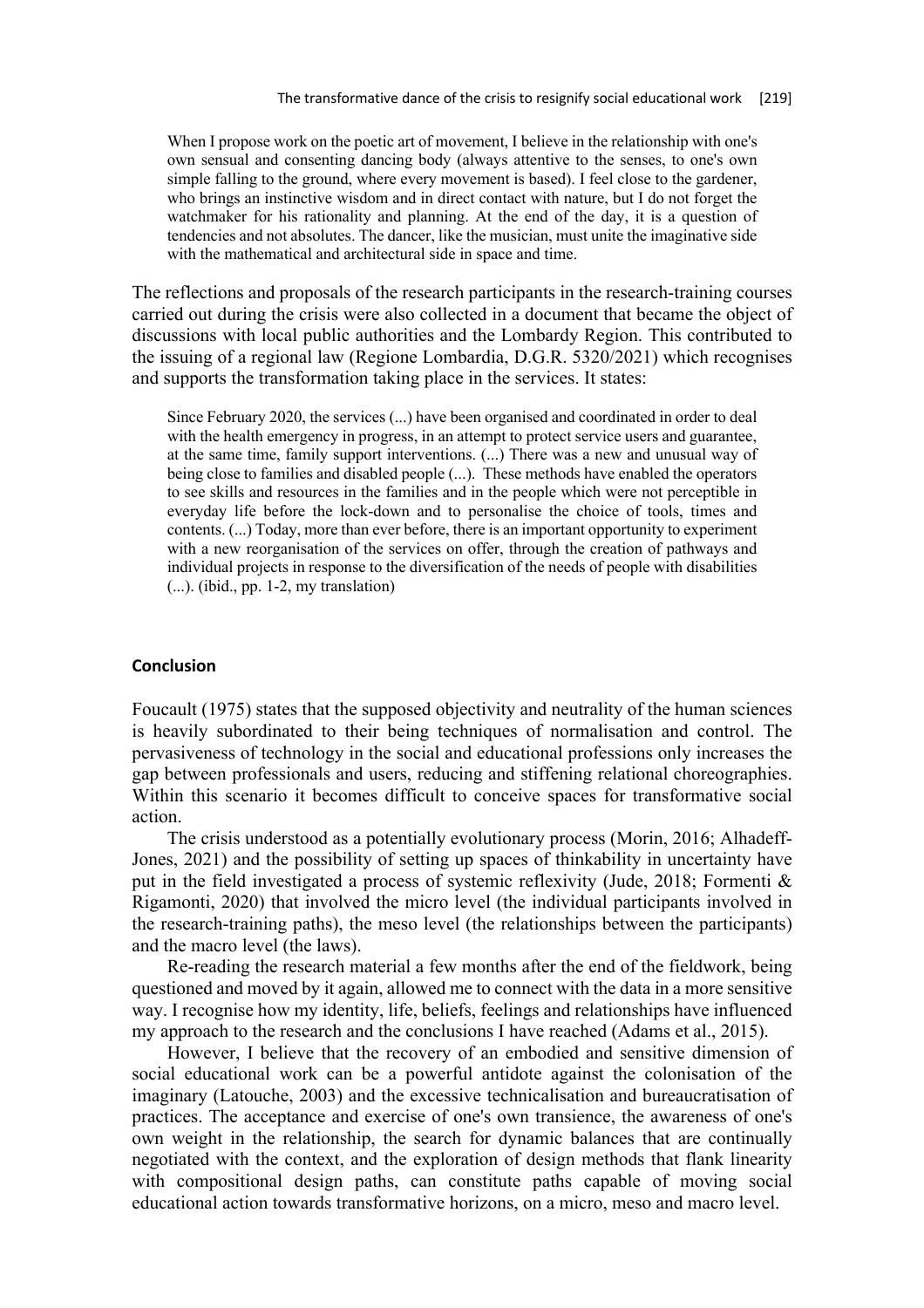## **Acknowledgements**

Being grateful is celebrating the multiplicity of stories and relationships that made it possible to compose this article. I would like to thank the social cooperative "La Vecchia Quercia" for the trust they placed in me and for giving me the time and space to fully experience my doctoral journey. I thank the colleagues, volunteers and family members of people with disabilities who, together with me, have put themselves in research. I thank the mentors of yesterday and today who introduced me to the secret language of dance. In particular, I am grateful that I can still dance together with my partners of the Osteoporosys Dance Theatre Company. I thank the crisis, the uncomfortable positions, the disorienting dilemmas that move my actions every day in the family, at work, in life.

## **References**

- Adams, T. E., Holman Jones, S., & Ellis, C. (2015). *Autoethnography. Understanding qualitative research*. Oxford University Press.
- Alhadeff-Jones, M. (2010). Challenging the limits of critique in education through Morin's paradigm of complexity. *Studies in Philosophy and Education*, *29*, 477-490. DOI: 10.1007/s11217-010-9193-8
- Alhadeff-Jones, M. (2021). Learning from the whirlpools of existence: crises and transformative processes as complex and rhythmic phenomena. *European Journal for Research on the Education and Learning of Adults*, *12*(3), 311-326. http://doi.org/10.3384/rela.2000-7426.3914
- Bandura, A. (1997). *Self-Efficacy: the Exercise of Control*. Worth Publications.
- Bateson, G. (1972). *Steps to an ecology of mind*. University of Chicago Press.
- Bateson, G. (1979). *Mind and nature: a necessary unity*. E. P. Dutton.
- Bateson, M.C. (1991). *Our Own Metaphor: A Personal Account of a Conference on the Effects of Conscious Purpose on Human Adaptation*. Smithsonian Ist. Press.
- Bella A., Galimberti A., Serrelli, E., & Vitale, A. (2014). Gregory Bateson ha ancora qualcosa da insegnare? *Paradigmi*, 2, 155-181. http://dx.doi.org/10.3280%2FPARA2014-002009
- Berzacola, L., Galante, D. (2014). Leggere le criticità del fare cooperazione. In G. Girelli (Eds.), *Cooperare è un'impresa – promuovere cultura cooperativa per creare sviluppo e innovazione* (pp. 13-24). Milano: Franco Angeli.
- Butler, J. (2004). *Precarious Life: The Power of Mourning And Violence*. Verso Books.
- Cavarero, A. (2013). *Inclinazioni. Critica alla rettitudine*. Milano: Raffaello Cortina Editore.
- Crittenden, V., & Woodside, A.G. (2007). Building skills in thinking: toward a pedagogy in metathinking. *Journal of Education and Business*, *83*(1), 37-44. DOI: 10.3200/JOEB.83.1.37-44
- Cuppari, A. (2021a). Interagire con i discorsi di sviluppo di un territorio: una ricerca sugli effetti della crisi da COVID-19 in un sistema di servizi socioeducativi in Lombardia*. Formazione & Insegnamento*, *XIX*(2), 40-49. DOI: 10.7346/-fei-XIX-02-21\_04
- Cuppari, A. (2021b). Attraverso la crisi: progettare contesti di apprendimento e trasformazione a partire da pratiche professionali di resilienza, *Lifelong Lifewide Learning*, *17*(38), 206-219. http://dx.doi.org/10.19241%2Flll.v17i38.573
- Cuppari, A. (2021c). Autobiographical memories as islands of certainty in an ocean of complexity: a cooperative enquiry on the effects of the COVID-19 emergency on some disability services in Northern Italy. *INSTED: Interdisciplinary Studies in Education & Society*, *23*(90), 89-104. https://doi.org/10.34862/tce/2021/09/01/47h7-st18
- Cuppari, A. (2022a). Oltre la resilienza nel lavoro sociale: pratiche, apprendimenti e trasformazioni a partire dall'esperienza della crisi. *Epale Journal*, *10*, (in press).
- Cuppari, A. (2022b) Oltre la prestazione: risignificare l'azione educativa e sociale degli operatori sociali in un progetto di Dopo di Noi alla luce della pedagogia freiriana, *Speciale MeTis 'Que Viva Freire'*, (in press).
- Davis, K. (2008). Intersectionality as buzzword: a sociology of science perspective on what makes a feminist theory successful. *Feminist Theory*, *9*(1), 67-85. DOI: 10.1177/1464700108086364
- D'Cruz, H., Gillingham, P., & Melendez, S. (2007). Reflexivity, its meanings and relevance for social work: a critical review of the literature. *British Journal of Social Work, 37,* 73-90. DOI: 10.1093/bjsw/bc1001
- Fisher-Borne M., Montana Cain, J., & Martin, S.L. (2015). From mastery to accountability: cultural humility as an alternative to cultural competence. *Social Work Education*, *34*(2), 165-181. DOI: 10.1080/02615479.2014.977244